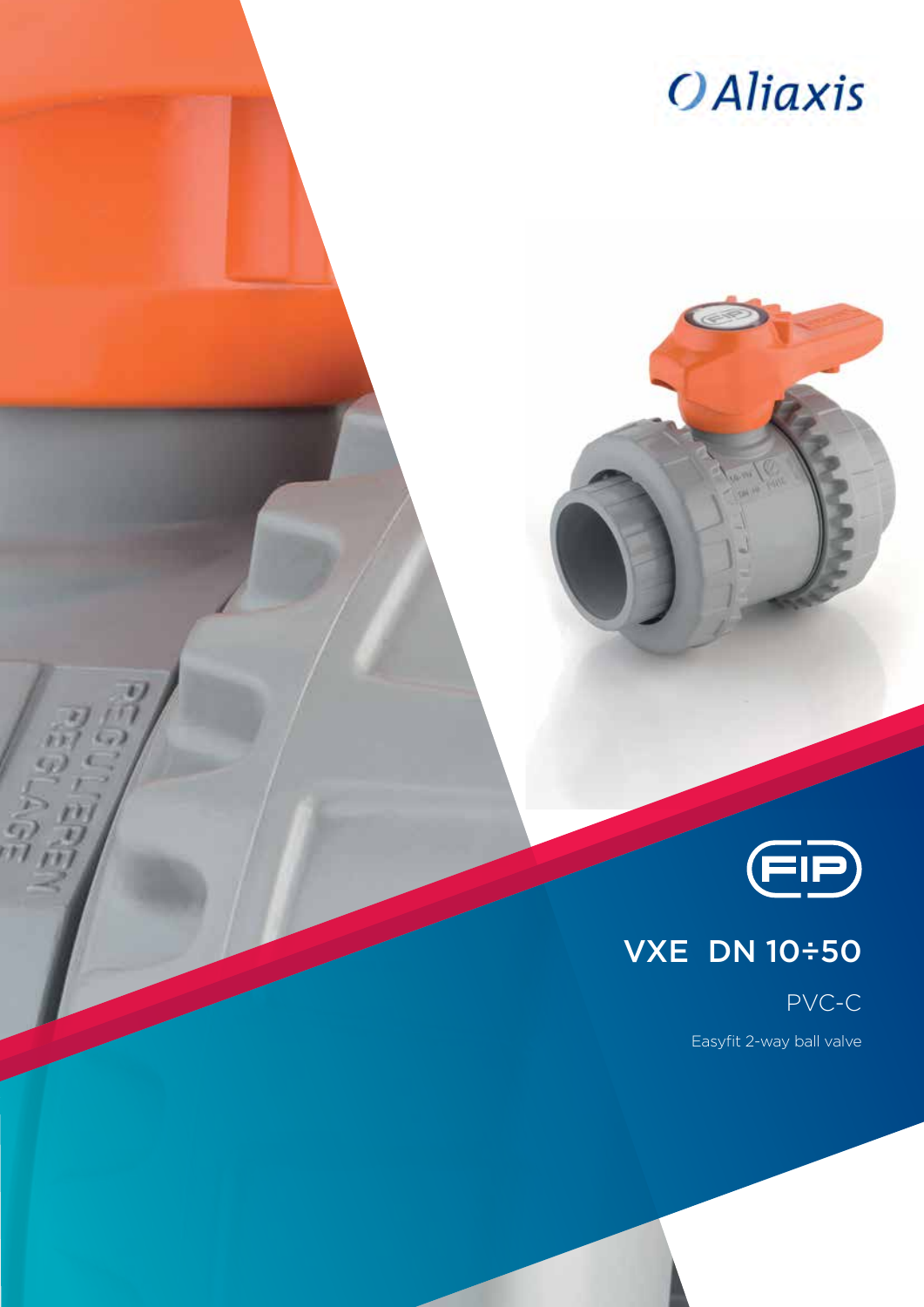# VXE **DN 10÷50**

FIP and Giugiaro Design designed and developed VXE Easyfit, the innovative True union ball valve with union nut tightening control system that permits simple and safe installation for reliable service in time. This valve is also equipped with the customisable Labelling System.



### **EASYFIT 2-WAY BALL VALVE**

- **• Patented Easyfit system**: innovative mechanism based on the principle of the bevel gear pair that controls valve union nut rotation during installation
- **•** Connection system for solvent weld and threaded joints
- **• Valve material compatibility** (PVC-C) and elastomer **seal elements** (EPDM or FKM), with water, drinking water and other food substances as per **current regulations**
- **•** Easy radial disassembly allowing quick replacement of O-rings and ball seats without any need for tools
- **• PN16 True Union valve body** made for PVC-C injection moulding and European Directive 2014/68/EU (PED) compliant for pressurised equipment. ISO 9393 compliant test requirements
- **•** Fully interchangeable with previous VX Ergo series models
- **•** Option of disassembling downstream pipes with the valve in the closed position
- **•** Floating **full bore ball** with high surface finish made in CNC work stations to achieve precise dimensional tolerance and high surface finish

| <b>Technical specifications</b> |                                                                                                                      |  |  |  |  |  |
|---------------------------------|----------------------------------------------------------------------------------------------------------------------|--|--|--|--|--|
| <b>Construction</b>             | Easyfit 2-way True Union ball valve with locked carrier                                                              |  |  |  |  |  |
| Size range                      | $DN 10 \div 50$                                                                                                      |  |  |  |  |  |
| <b>Nominal pressure</b>         | PN 16 with water at 20° C                                                                                            |  |  |  |  |  |
| Temperature range               | $0 °C \div 100 °C$                                                                                                   |  |  |  |  |  |
| <b>Coupling standards</b>       | <b>Solvent welding: EN ISO 15493, ASTM F 439 Can be</b><br>coupled to pipes according to EN ISO 15493, ASTM<br>F 441 |  |  |  |  |  |
|                                 | <b>Thread: ISO 228-1, DIN 2999, ASTM F 437.</b>                                                                      |  |  |  |  |  |
| Reference standards             | <b>Construction criteria: EN ISO 16135, EN ISO 15493</b>                                                             |  |  |  |  |  |
|                                 | <b>Test methods and requirements: ISO 9393</b>                                                                       |  |  |  |  |  |
|                                 | Installation criteria: DVS 2204, DVS 2221, UNI 11242                                                                 |  |  |  |  |  |
|                                 | <b>Actuator couplings: ISO 5211</b>                                                                                  |  |  |  |  |  |
| <b>Valve material</b>           | PVC-C                                                                                                                |  |  |  |  |  |
| <b>Seal material</b>            | EPDM, FKM (standard size O-Ring);<br>PTFE (ball seats)                                                               |  |  |  |  |  |
| <b>Control options</b>          | Manual control                                                                                                       |  |  |  |  |  |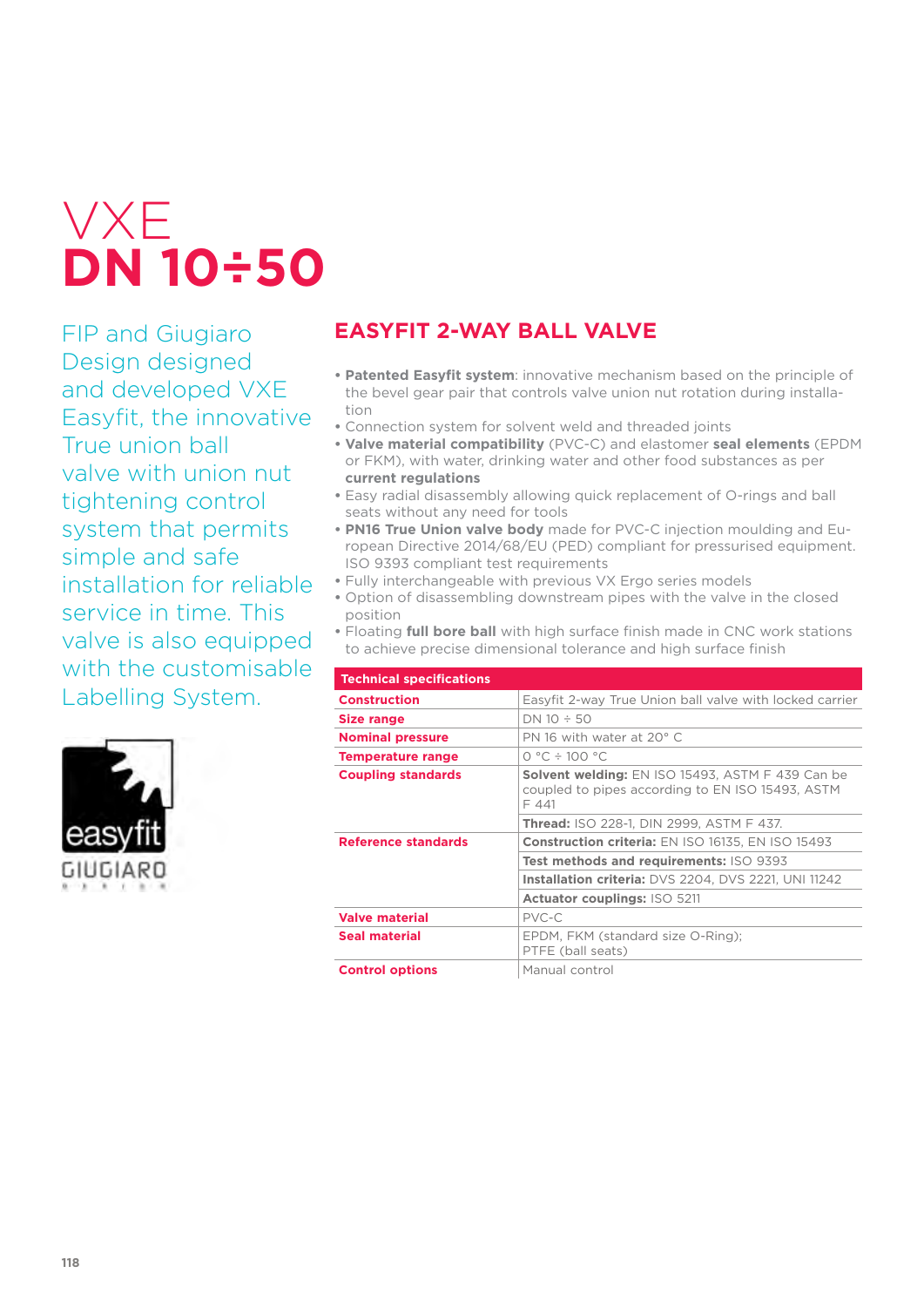

- **1 Two position Easyfit ergonomic multifunctional handle with union nut tightening control**  which can be used to **adjust ball seat carriers**. Handle use is especially indicated for **maintenance** work where **space is limited** and hard to access
- **2 Customisable Labelling System: built-in LCE module**  on the handle made up of a transparent protection plug and

customisable tag holder with LSE set (available as accessory). The customisation potential lets you **identify the valve on the system** according to specific needs

- **3 The PTFE ball seat system with locked carrier** adjustable via Easyfit multifunctional handle or Easytorque adjustment kit (available as an accessory)
- **4** High surface finish **valve stem with double O-Ring**, produced in CNC work stations to achieve precise dimensional tolerance and high surface finish

Machined high surface finish ball that guarantees a smooth operation and increased reliability. **5**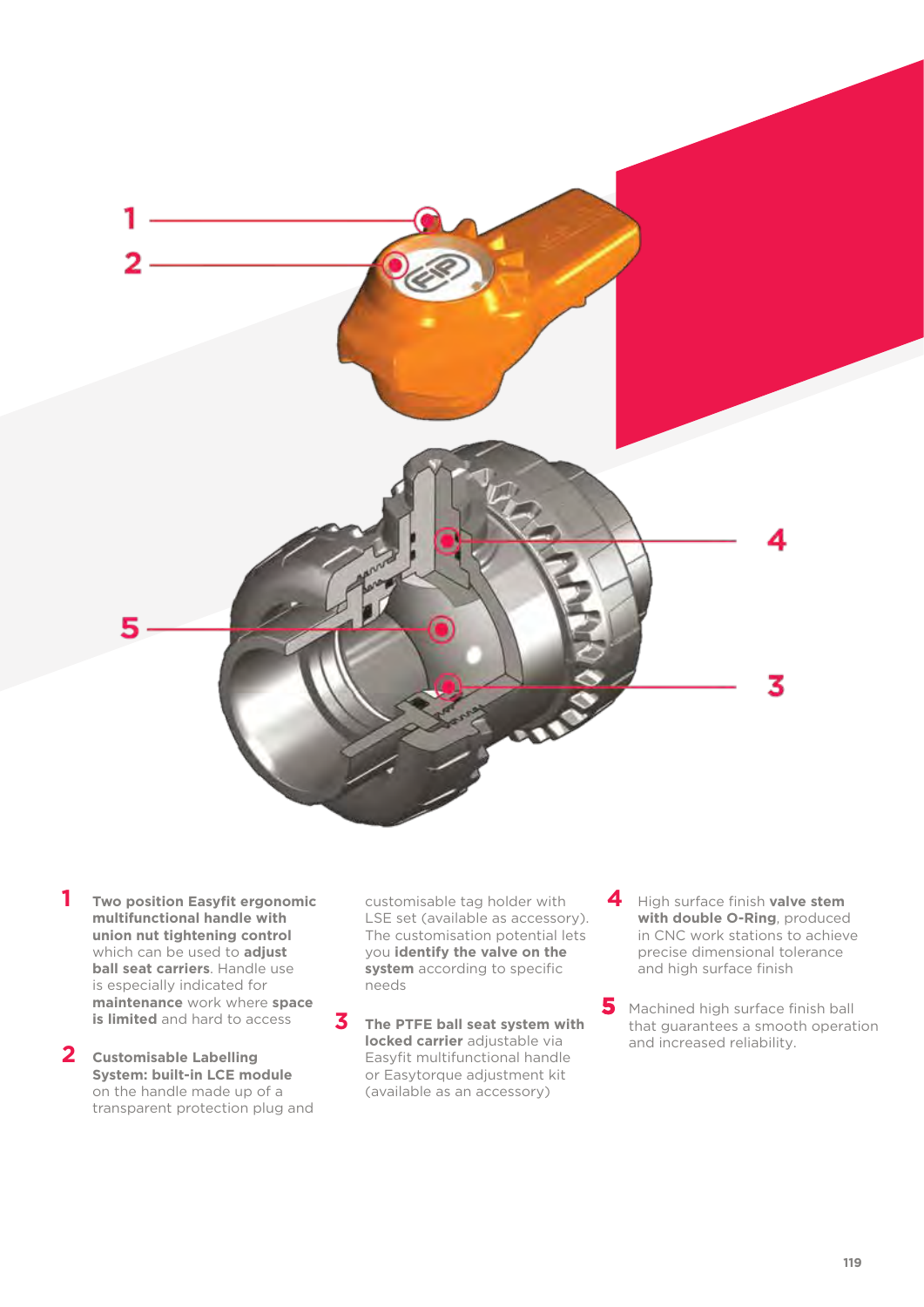#### TECHNICAL DATA**PRESSURE VARIATION ACCORDING TO**   $16$ **TEMPERATURE**

For water and harmless fluids to which the material is classified as CHEMICALLY RESISTANT. In other cases, a reduction of the nominal PN pressure is required (25 years with safety factor).





#### **PRESSURE DROP GRAPH**

### **K<sub>v</sub>100 FLOW COEFFICIENT**

The  $K<sub>v</sub>$ 100 flow coefficient is the Q flow rate of litres per minute of water at a temperature of 20°C that will generate Δp= 1 bar pressure drop at a certain valve position. The Kv100 values shown in the table are calculated with the valve completely open.

The information in this leaflet is provided in good faith. No liability will be accepted concerning technical data that is not directly covered by recognised international standards. FIP reserves the right to carry out any modification. Products must be installed and maintained by qualified personnel.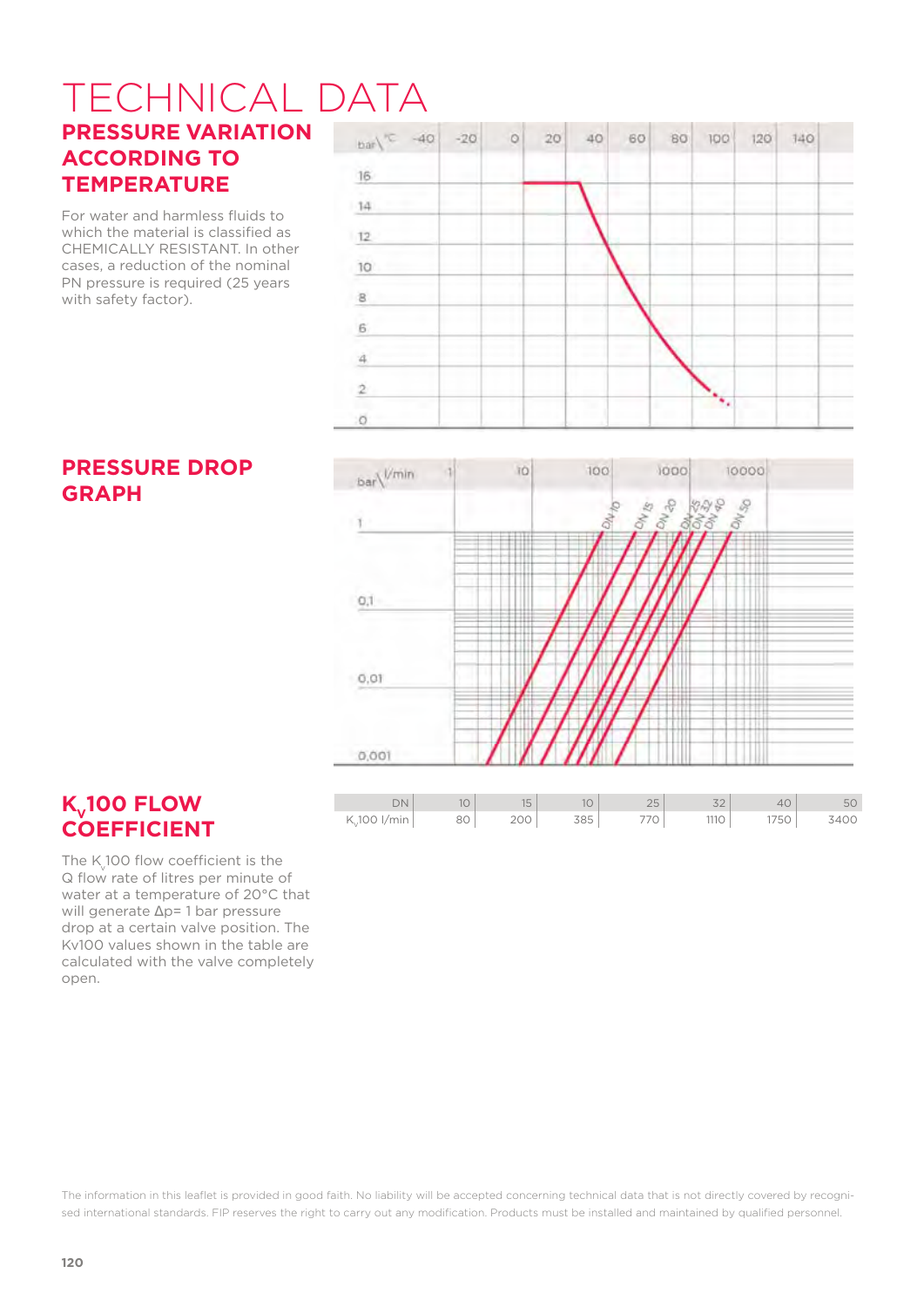## DIMENSIONS



**VXEIC**

Easyfit 2-way ball valve with female ends for solvent welding, metric series

| d  | DN | PN | B   | ◡   |    |     | Н   |    |    |      | EPDM code | FKM code  |
|----|----|----|-----|-----|----|-----|-----|----|----|------|-----------|-----------|
| 16 | 10 | 16 | 49  | 64  | 44 | 54  | 82  | 16 | 50 | 180  | VXEIC016E | VXEIC016F |
| 20 | 15 | 16 | 49  | 64  | 44 | 54  | 82  | 16 | 50 | 175  | VXEIC020E | VXEIC020F |
| 25 | 20 | 16 | 62  | 78  | 55 | 63  | 91  | 19 | 53 | 260  | VXEIC025E | VXEIC025F |
| 32 | 25 | 16 |     | 87  | 60 | 72  | 103 | 22 | 59 | 365  | VXEIC032E | VXEIC032F |
| 40 | 32 | 16 | 82  | 102 | 72 | 85  | 120 | 26 | 68 | 565  | VXEIC040E | VXEIC040F |
| 50 | 40 | 16 | 92  | 109 | 76 | 100 | 139 | 31 | 77 | 795  | VXEIC050E | VXEIC050F |
| 63 | 50 | 16 | 110 | 133 | 94 | 118 | 174 | 38 | 98 | 1325 | VXEIC063E | VXEIC063F |



**VXEFC**

Easyfit 2-way ball valve with BSP threaded female ends

|                   | DN | <b>PN</b> | B     |     | $\sim$<br>Ċ. |     | H   |      | $\rightarrow$ |      | EPDM code | FKM code  |
|-------------------|----|-----------|-------|-----|--------------|-----|-----|------|---------------|------|-----------|-----------|
| 1/2"              | 15 | 16        | 49    | 64  | 44           | 54  | 90  | 17.8 | 54.4          | 175  | VXEFC012E | VXEFC012F |
| 3/4"              | 20 | 16        | 62    | 64  | 55           | 63  | 93  | 18   | 57            | 260  | VXEFC034E | VXEFC034F |
| 7.33              | 25 | 16        | $-11$ | 78  | 60           | 72  | 110 | 22.6 | 64.8          | 365  | VXEFC100E | VXEFC100F |
| 1" 1/4            | 32 | 16        | 82    | 87  | 72           | 85  | 127 | 25.1 | 76.8          | 565  | VXEFC114E | VXEFC114F |
| 1" 1/2            | 40 | 16        | 92    | 102 | 76           | 100 | 131 | 24.7 | 81.6          | 795  | VXEFC112E | VXEFC112F |
| $\bigcap$ 33<br>∼ | 50 | 16        | 110   | 109 | 94           | 118 | 161 | 29.6 | 101,8         | 1325 | VXEFC200E | VXEFC200F |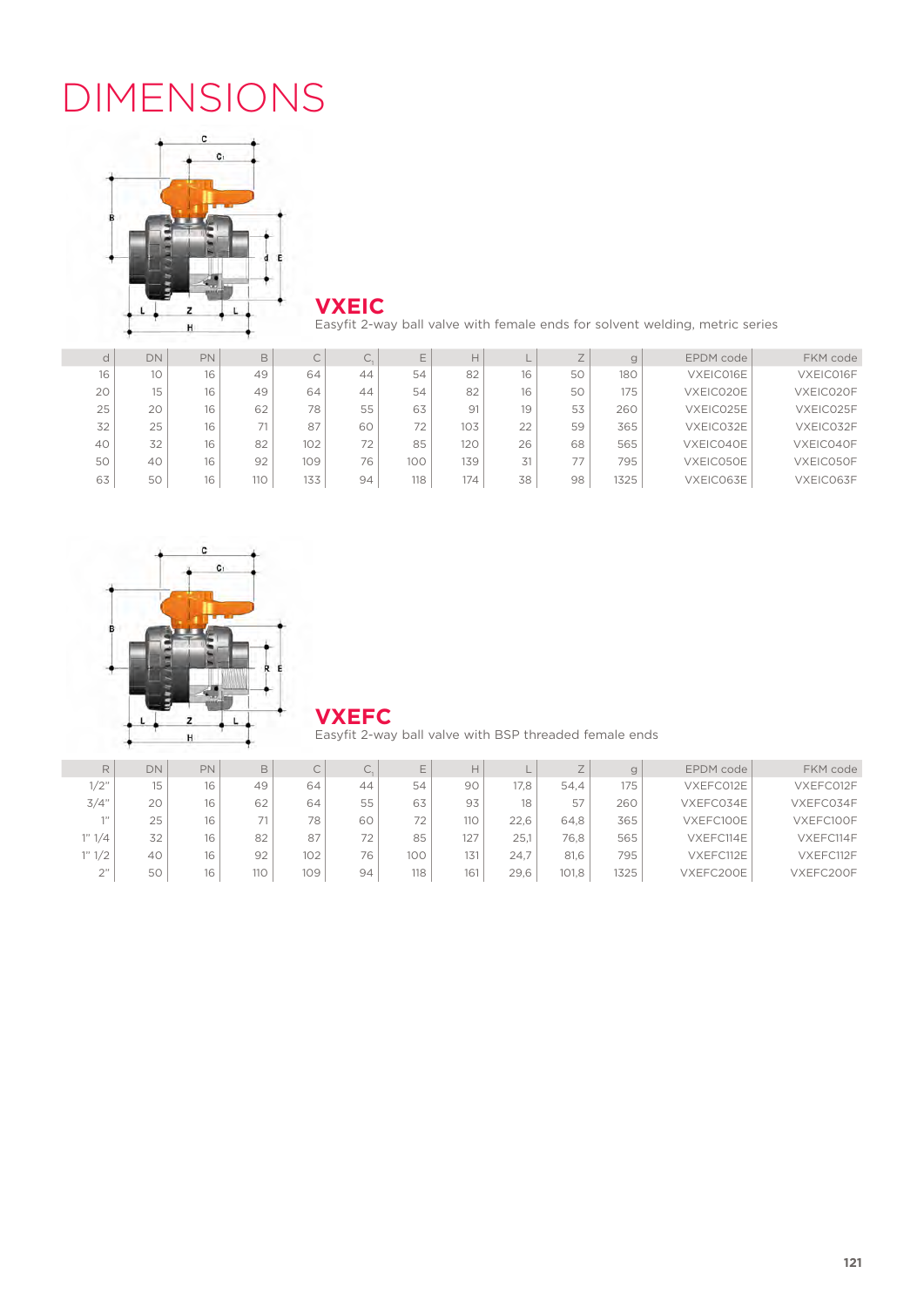

**VXEAC**

Easyfit 2-way ball valve with female ends for solvent welding, ASTM series

| d      | DN               | PN | B      | ◡   | U. | F   | H   |      |      |      | EPDM code | FKM code  |
|--------|------------------|----|--------|-----|----|-----|-----|------|------|------|-----------|-----------|
| 1/2"   | 15 <sub>15</sub> | 16 | 49     | 64  | 44 | 54  | 96  | 22.5 | 51   | 175  | VXEAC012E | VXEAC012F |
| 3/4"   | 20               | 16 | 62     | 78  | 55 | 63  | 105 | 25.5 | 54   | 260  | VXEAC034E | VXEAC034F |
| 711    | 25               | 16 | $\neg$ | 87  | 60 | 72  | 117 | 28.7 | 59,5 | 365  | VXEAC100E | VXEAC100F |
| 1" 1/4 | 32               | 16 | 82     | 102 | 72 | 85  | 136 | 32   | 72   | 565  | VXEAC114E | VXEAC114F |
| 1" 1/2 | 40               | 16 | 92     | 109 | 76 | 100 | 147 | 35   | 77   | 795  | VXEAC112E | VXEAC112F |
| 2"     | 50               | 16 | 110    | 133 | 94 | 118 | 174 | 38,2 | 97,6 | 1325 | VXEAC200E | VXEAC200F |





Easyfit 2-way ball valve with female ends, NPT thread

| R            | <b>DN</b> | PN | B             |     | $\sim$<br>۔ ب |     | Н   |      | $\rightarrow$ | g    | EPDM code | FKM code  |
|--------------|-----------|----|---------------|-----|---------------|-----|-----|------|---------------|------|-----------|-----------|
| 1/2"         | 15        | 16 | 49            | 64  | 44            | 54  | 90  | 17.8 | 54.4          | 175  | VXENC012E | VXENC012F |
| 3/4"         | 20        | 16 | 62            | 78  | 55            | 63  | 93  | 18   | 57            | 260  | VXENC034E | VXENC034F |
| 7.33         | 25        | 16 | $\rightarrow$ | 87  | 60            | 72  | 110 | 22.6 | 64.8          | 365  | VXENC100E | VXENC100F |
| 1" 1/4       | 32        | 16 | 82            | 102 | 72            | 85  | 127 | 25.1 | 76.8          | 565  | VXENC114E | VXENC114F |
| 1" 1/2       | 40        | 16 | 92            | 109 | 76            | 100 | 131 | 24.7 | 81.6          | 795  | VXENC112E | VXENC112F |
| $\bigcap$ 33 | 50        | 16 | 110           | 133 | 94            | 118 | 161 | 29.6 | 101.8         | 1325 | VXENC200E | VXENC200F |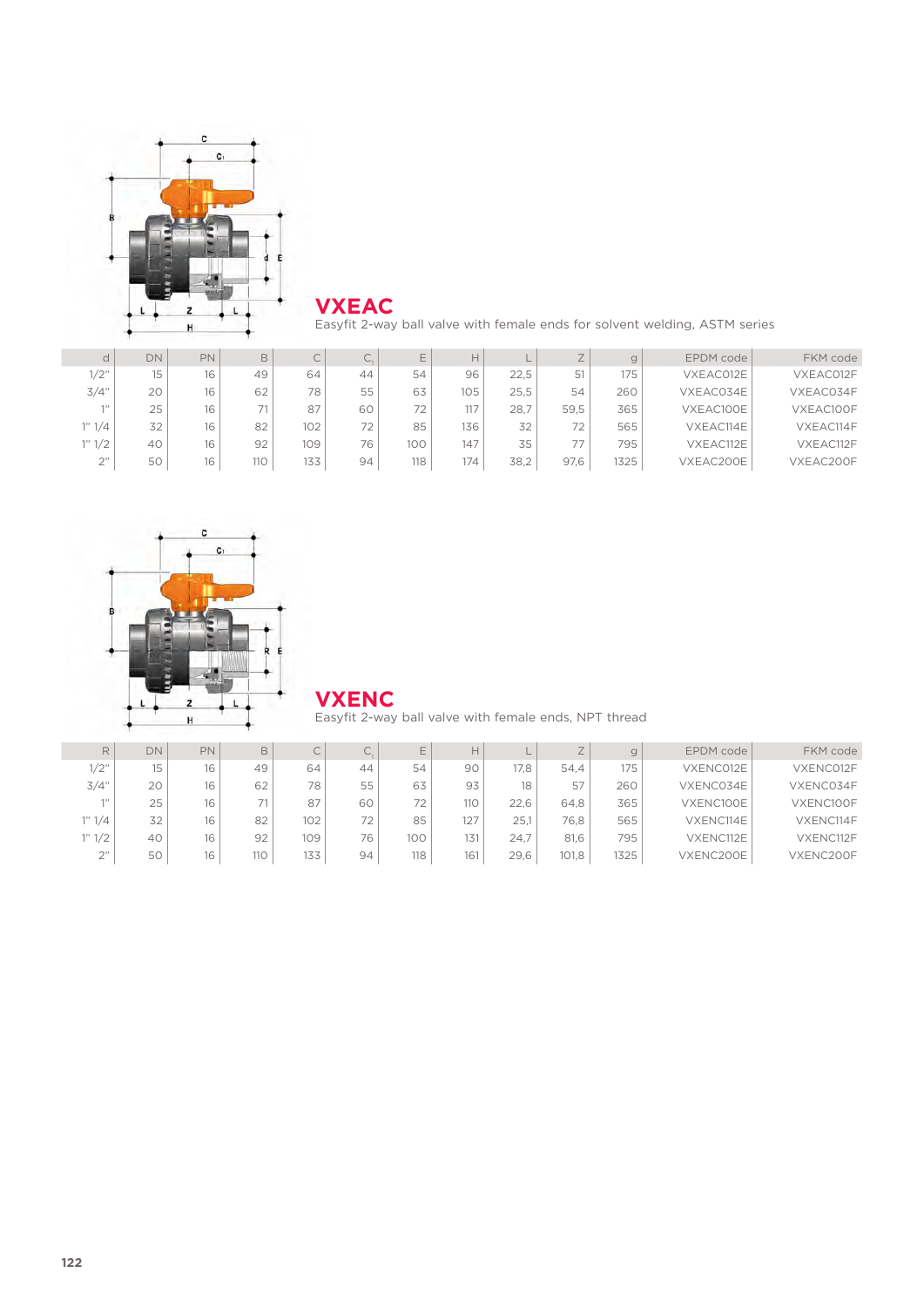### **ACCESSORIES CVDE**



Long spigot PE100 end connectors for joints with electrofusion fittings or for butt welding

| d  | <b>DN</b> | PN |    | <b>SDR</b> | Code             |
|----|-----------|----|----|------------|------------------|
| 20 | 15        | 16 | 55 | 11         | <b>CVDE11020</b> |
| 25 | 20        | 16 | 70 |            | <b>CVDE11025</b> |
| 32 | 25        | 16 | 74 |            | <b>CVDE11032</b> |
| 40 | 32        | 16 | 78 | 11         | <b>CVDE11040</b> |
| 50 | 40        | 16 | 84 | 11         | <b>CVDE11050</b> |
| 63 | 50        | 16 | 91 | 11         | <b>CVDE11063</b> |



#### **EASYTORQUE KIT**

Kit for union nut tightening adjustment and ball seat carrier for Easyfit DN 10÷50 valves.

| d            | DN        | Union nut tightening<br>torque* | Seat carrier tightening<br>torque* | Code  |
|--------------|-----------|---------------------------------|------------------------------------|-------|
| $3/8$ "-1/2" | $10 - 15$ | 5 N m - 3.69 Lbf ft             | 3 N m - 2.21 Lbf ft                | KET01 |
| 3/4"         | 20        | 5 N m - 3,69 Lbf ft             | 3 N m - 2,21 Lbf ft                | KET01 |
| 111          | 25        | 6 N m - 4.43 Lbf ft             | 4 N m - 2.95 Lbf ft                | KET01 |
| 1" 1/4       | 32        | 7 N m - 5.16 Lbf ft             | 4 N m - 2,95 Lbf ft                | KET01 |
| 1" 1/2       | 40        | 8 N m - 5,90 Lbf ft             | 5 N m - 3,69 Lbf ft                | KET01 |
| 2"           | 50        | 10 N m - 7.38 Lbf ft            | 6 N m - 4.43 Lbf ft                | KET01 |

\*calculated in ideal installation conditions



#### **LCE**

Transparent protection plug with tag holder

| C  | <b>DN</b> | VEE code |
|----|-----------|----------|
| 16 | 10        | LCE020   |
| 20 | 15        | LCE020   |
| 25 | 20        | LCE025   |
| 32 | 25        | LCE032   |
| 40 | 32        | LCE040   |
| 50 | 40        | LCE050   |
| 63 | 50        | LCE063   |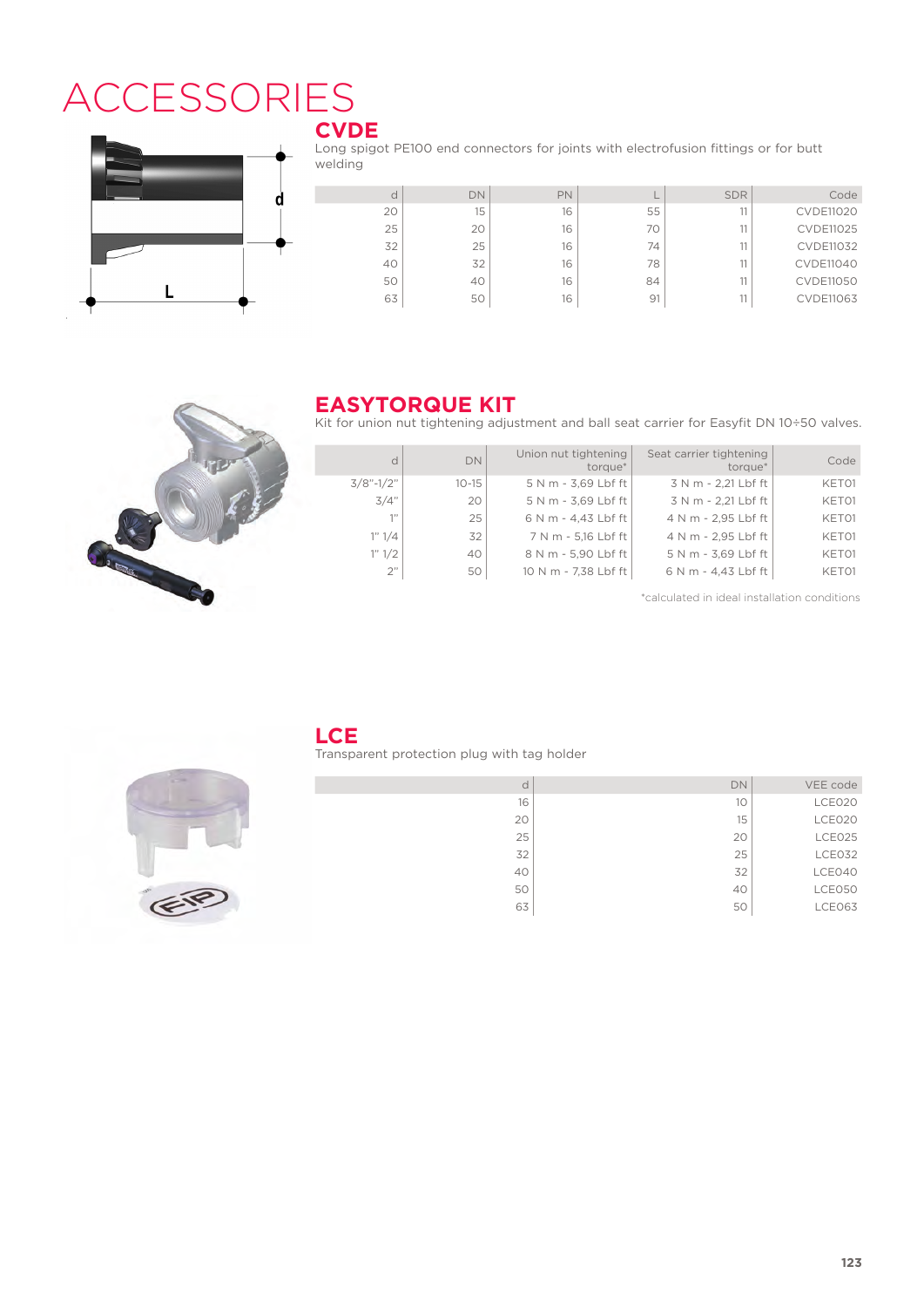

#### **LSE** Customisation and label printing set for Easyfit handle made up of precut adhesive sheets and software for guided label creation.

| d  | DN | VEE-VXE code  |
|----|----|---------------|
| 16 | 10 | LSE020        |
| 20 | 15 | <b>LSE020</b> |
| 25 | 20 | <b>LSE025</b> |
| 32 | 25 | <b>LSE032</b> |
| 40 | 32 | LSE040        |
| 50 | 40 | <b>LSE050</b> |
| 63 | 50 | <b>LSE063</b> |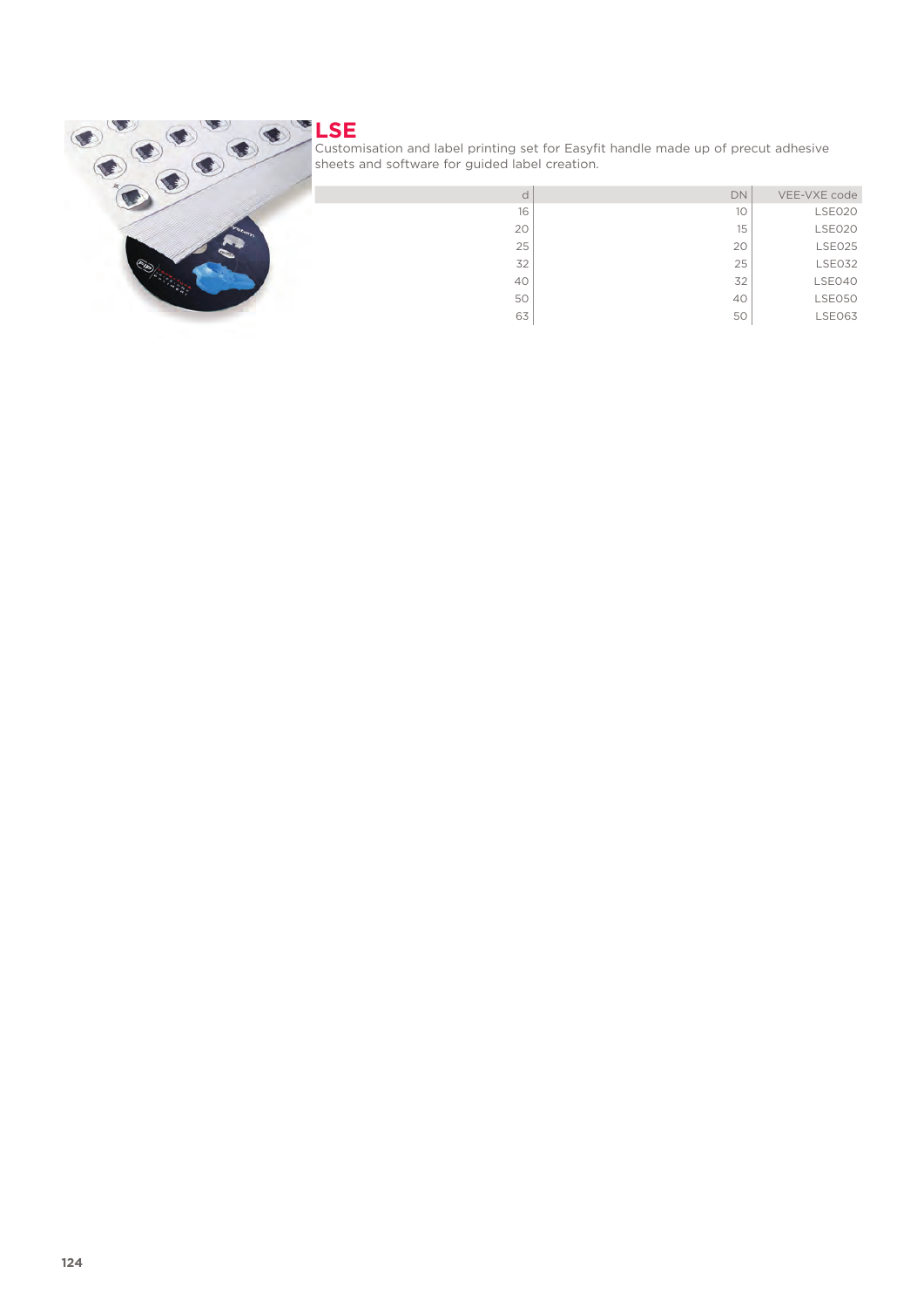## CUSTOMISATION







Fig. 3



Fig. 1 The VXE DN 10÷50 Easyfit valve is equipped with the customisable Labelling System.

This system lets you create special labels to insert in the handle. This makes it extremely easy to apply company logos, identification serial numbers or service indications such as, for example, the valve function in the system, the transported fluid, but also specific information for customer service, such as the customer name or installation date or location on the valves. The specific LCE module is a standard supply and is made up of a rigid transparent water-resistant PVC plug (A) and white tag holder (B) made of the same material, one side of which bears the FIP logo (fig. 1).

The holder, inserted in the plug, can be removed and, once overturned, used for customisation by applying labels printed with the software supplied with the LSE set.

Proceed as follows to apply the label on the valve:

- 1) Extract the handle from the valve body and extract the transparent plug.
- 2) Extract the tag holder from the transparent plug (fig. 2).
- 3) Apply the adhesive label on the tag holder to align the profiles matching the tab position.
- 4) Re-insert the tag holder in the transparent plug so that the label is protected from the elements.
- 5) Apply the transparent plug on the handle matching the two fittings (one narrow and one wide) with their housings (fig. 3).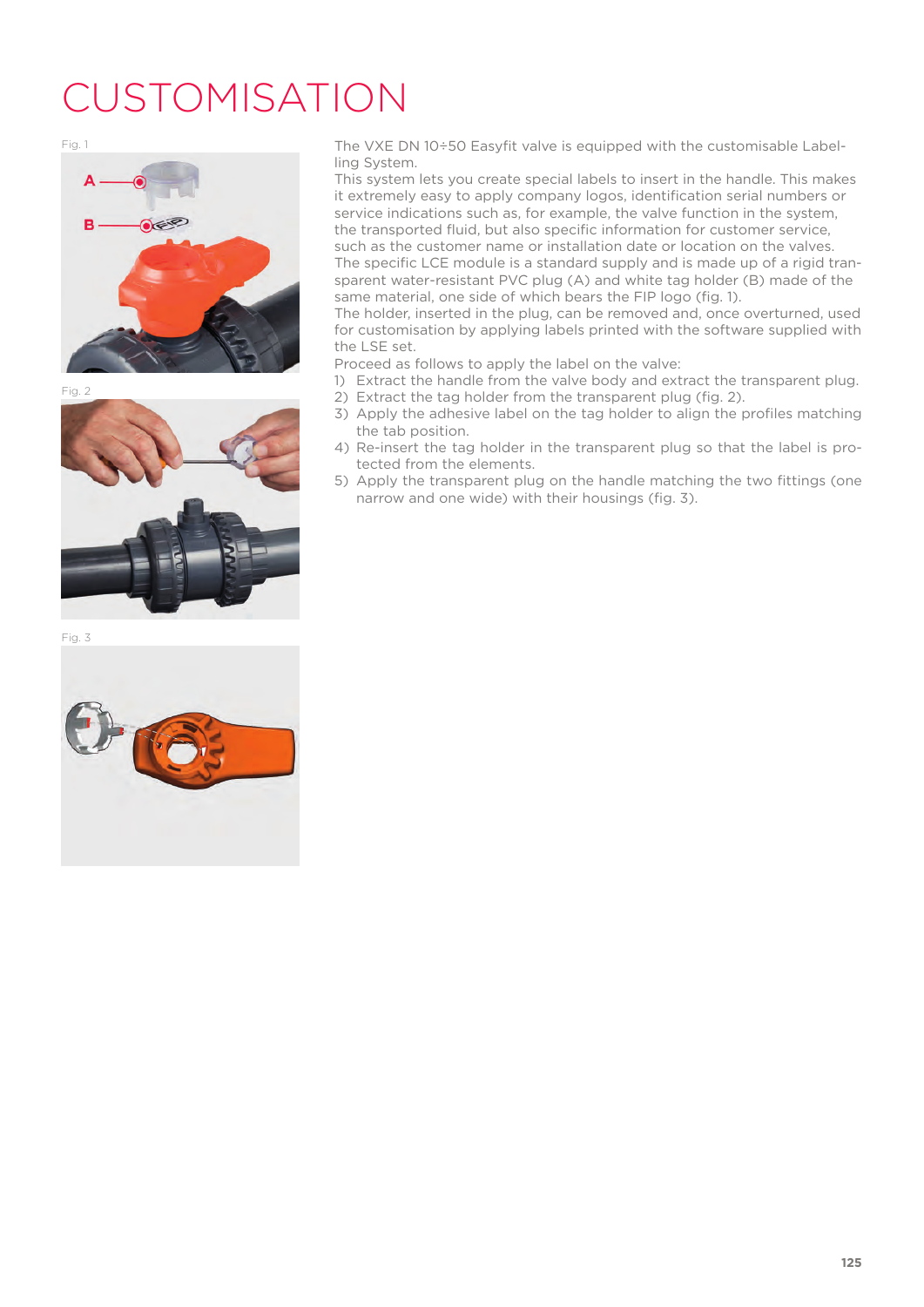### **EXPLODED VIEW** COMPONENTS



- **1a** Transparent protection plug (PVC - 1)
- **2** Stem O-rings (EPDM o FKM 2)\*
- **3** Stem (PVC-C 1)
- **4** Body (PVC-C 1)
- **5** Ball (PVC-C 1)
- **6** Radial seal O-Ring (EPDM or FKM - 1)\*
- **7** End connector (PVC-C 2)
- **8** Ball seat carrier (PVC-C 1)
- **9** Ball seat (PTFE 2)\*
- **10** Socket seal O-Ring (EPDM or  $FKM - 2)$ \*
- **12** Handle (HIPVC 1)
- **13** Union nut (PVC-C 2)
- **14** Tag holder (PVC- 1)

The component material and quantity supplied are indicated in the parentheses.

<sup>\*</sup> Spare parts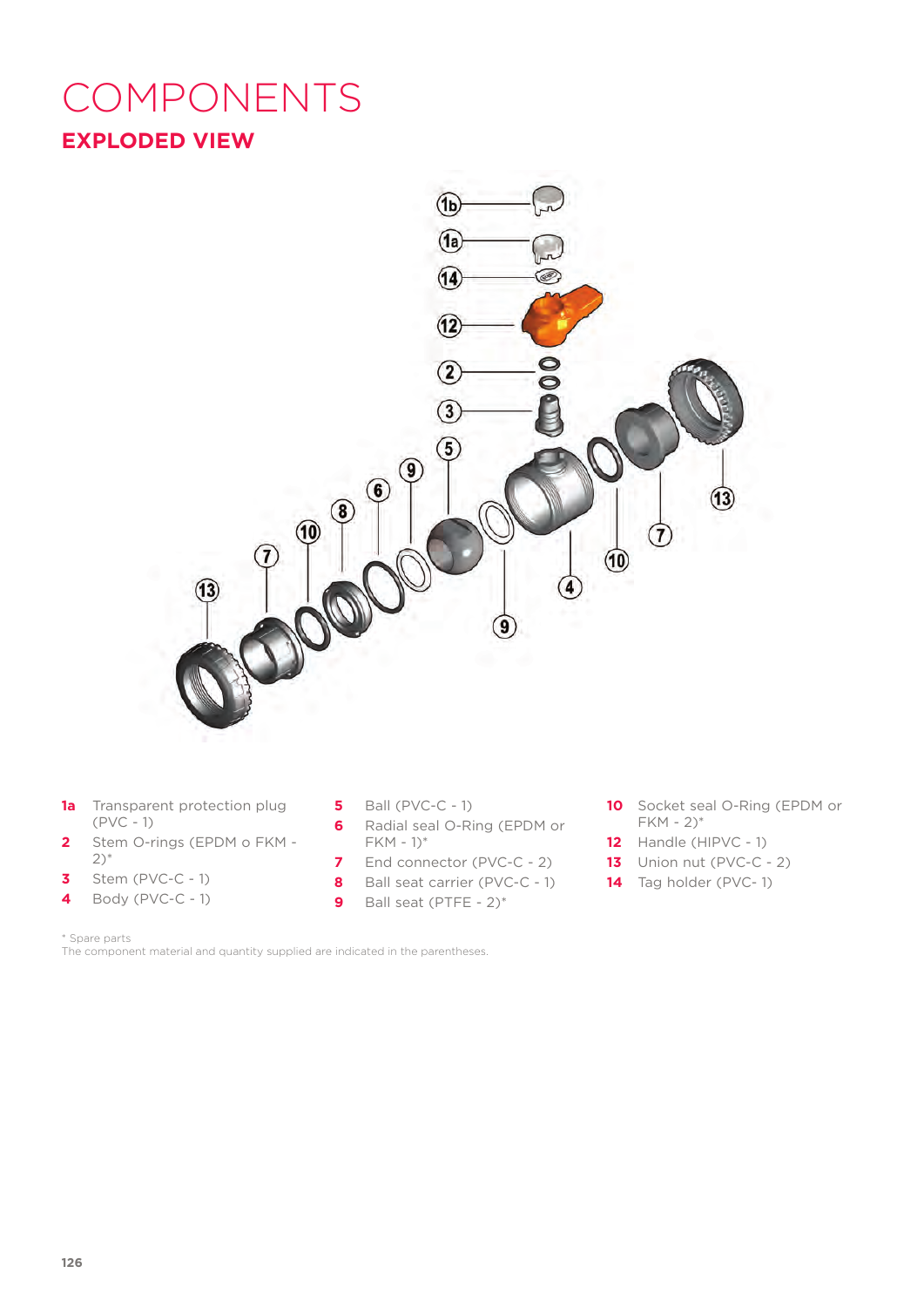#### **DISASSEMBLY**

- 1) Isolate the valve from the line (release the pressure and empty the pipeline).
- 2) Fully unscrew the union nuts (13) from the valve body and slide the body out sideways (fig. 4-5). To do this, we recommend you use the Easyfit handle as a tool (fig. 8-9)
- 3) Before dismounting, hold the valve in a vertical position and open it 45° to drain any liquid that might remain.
- 4) After closing the valve, remove the handle (12) (fig. 6) and insert the two protrusions in the lower side in the two apertures and in the carrier passage bore (8) extracting it by turning counter-clockwise (fig. 7).
- 5) Press on the ball from the side opposite the "REGULAR" label, being sure not to scratch it, until the ball seat exits (9), then extract the ball (5).
- 6) Press the stem (3) inwards until it exits the body.
- 7) Remove the O-Rings (2, 6, 10) and ball seats (9) extracting them from their seats, as illustrated in the exploded view.

#### **ASSEMBLY**

- 1) All the O-Rings (2, 6, 10) must be inserted in their grooves as shown in the exploded view.
- 2) Insert the stem (3) from inside the body (4).
- 3) Place the ball seats (9) in the housings in the body (4) and in the carrier (8).
- 4) Insert the ball (5) rotating it to the closed position.
- 5) Screw the carrier (8) into the body and tighten up in the clockwise direction using the handle (12) to limit stop.
- 6) Position the valve between the end connectors (7) and tighten the union nuts (13) clockwise using the Easyfit multifunctional handle, being sure the socket seal O-Rings (10) do not exit the seats.
- 7) Position the handle (12) on the stem (3).



**Note:** during assembly operations, it is advisable to lubricate the rubber seals. Mineral oils are not recommended for this task as they react aggressively with EPDM rubber.

Fig. 4



Fig. 5



Fig. 6



Fig. 7